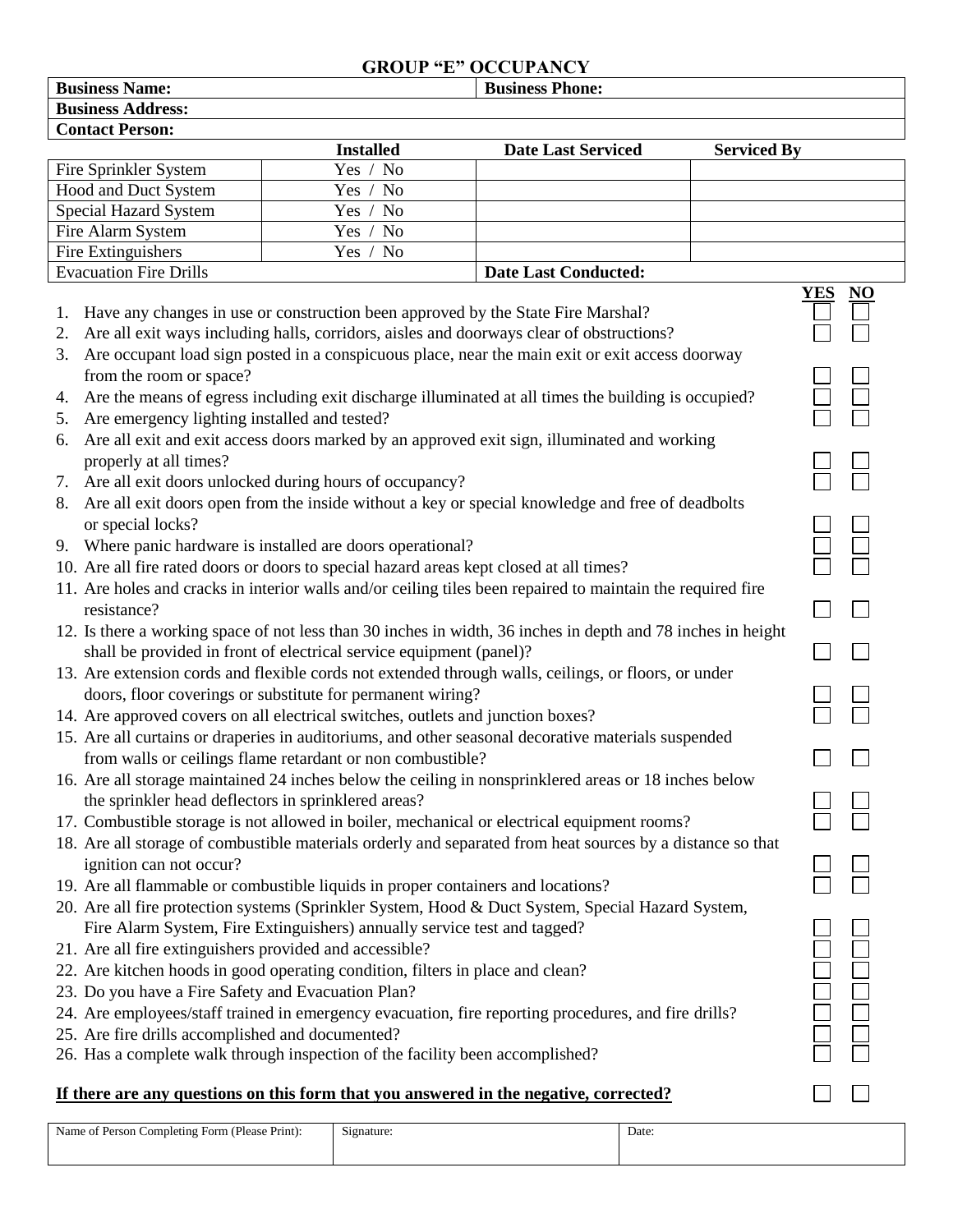

## **Group "E" Occupancy Self-Inspection Guideline**

## **Alaska State Fire Marshal's Office**

**Business Name:** The name of the facility

**Business Phone:** Phone number administrator can be reached at

**Business Address:** Location of facility

**Contact Person:** Administrators name or name of individual responsible for maintenance

Fire Sprinkler: The last date serviced is required along with the individual's name who certified the system and their fire systems permit number issued by the Alaska Division of Fire and Life Safety

**Hood and Duct System:** The last date serviced is required along with the individual's name who certified the system and their fire systems permit number issued by the Alaska Division of Fire and Life Safety

Fire Alarms System: The last date serviced is required along with the individual's name who certified the system and their fire systems permit number issued by the Alaska Division of Fire and Life Safety

**Fire Extinguishers:** The last date serviced is required along with the individual's name who certified the system and their fire systems permit number issued by the Alaska Division of Fire and Life Safety

**Evacuation Fire Drills:** Date of last fire drill conducted

- 1. Yes, means the construction of the building and modifications have been approved by the Division of Fire and Life Safety. No means the building has not been approved and/ or renovations have been started or completed without approval by the Division of Fire and Life Safety.
- 2. All paths leading to exits shall be clear of obstructions.
- 3. Occupant load sign is a sign that states the maximum number of people allowed in an area.
- 4. Emergency lights shall be illuminated in the event of a power failure. There is a button on the emergency light that can be pressed to test the batteries. If the lights do not illuminate upon pressing the test button, the light shall be repaired or replaced prior to submitting this form.